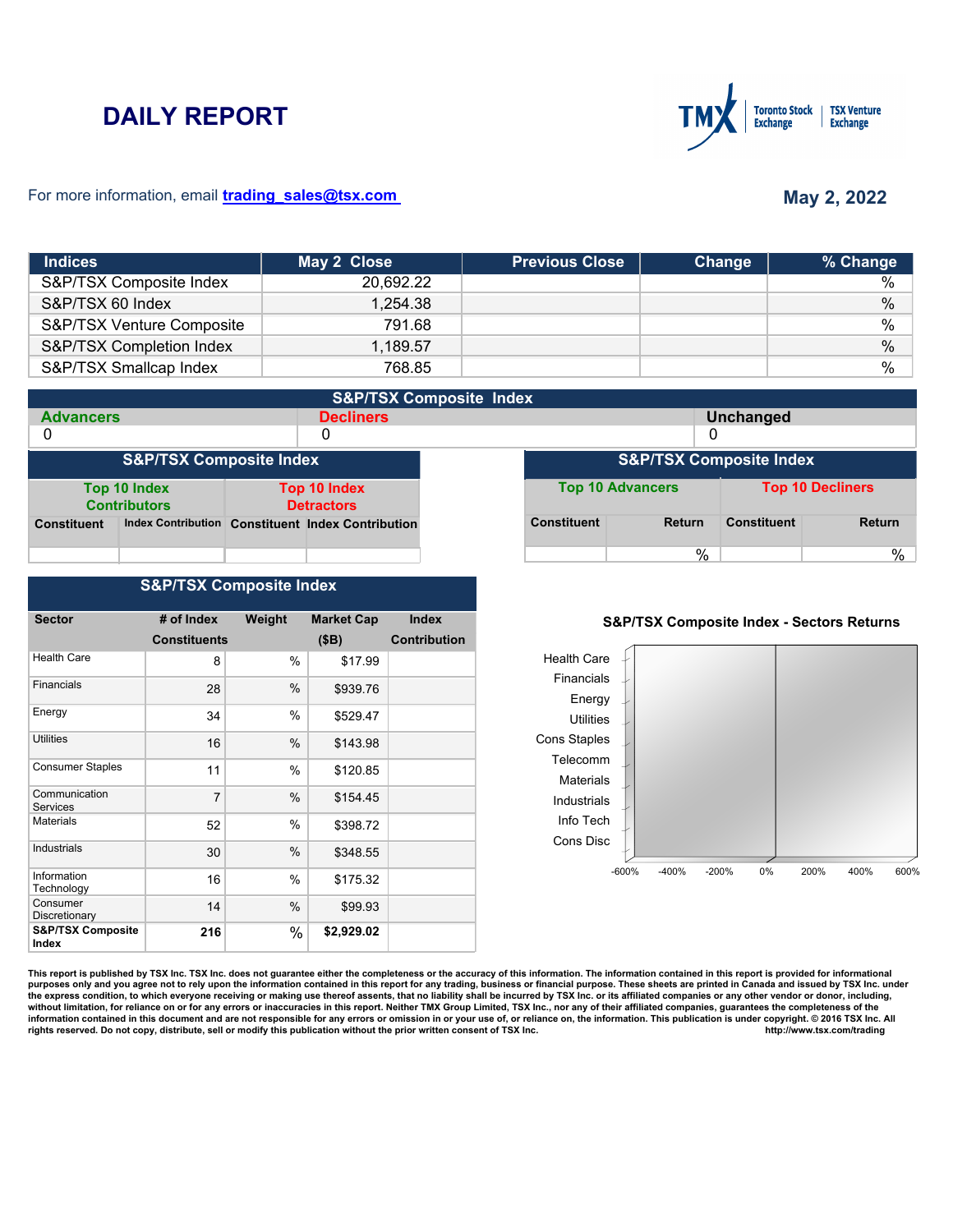

| TSX                  |                  | <b>TSX ANONYMOUS TRADING</b> |                 |
|----------------------|------------------|------------------------------|-----------------|
| Daily Volume         | 395,291,264      | Daily Volume                 | 181.610.929     |
| Daily Value          | \$11,932,002,489 | Daily Value                  | \$5,498,938,046 |
| Daily Trades         | 1,214,559        | Average Trade Size           | 297             |
| Daily Symbols Traded | 2,153            | % TSX Volume                 | 45.94 %         |
|                      |                  |                              |                 |



| Top 20 TSX Symbols by Volume |                   |                  | <b>Top 20 TSX Symbols by Value</b> |                   |                  |  |  |
|------------------------------|-------------------|------------------|------------------------------------|-------------------|------------------|--|--|
| Symbol                       | <b>TSX Volume</b> | <b>TSX Value</b> | Symbol                             | <b>TSX Volume</b> | <b>TSX Value</b> |  |  |
| SU                           | 13,717,567        | \$634,691,893    | <b>ENB</b>                         | 12,201,908        | \$682,133,667    |  |  |
| ENB                          | 12,201,908        | \$682,133,667    | SU                                 | 13,717,567        | \$634,691,893    |  |  |
| MFC                          | 8,135,681         | \$203,370,478    | <b>RY</b>                          | 4,452,101         | \$576,791,115    |  |  |
| <b>CVE</b>                   | 7,280,739         | \$171,142,403    | <b>BMO</b>                         | 4,162,986         | \$565,248,020    |  |  |
| BTE                          | 7,202,204         | \$46,390,960     | ΙD                                 | 5,716,144         | \$528,931,174    |  |  |
| ABX                          | 5,803,469         | \$164,976,720    | <b>CNR</b>                         | 2,291,481         | \$346,677,342    |  |  |
| ΤD                           | 5,716,144         | \$528,931,174    | <b>BNS</b>                         | 3,928,942         | \$320,084,999    |  |  |
| ATH                          | 4,587,907         | \$11,166,682     | <b>CNQ</b>                         | 3,662,136         | \$286,893,274    |  |  |
| <b>CPG</b>                   | 4,483,281         | \$39,108,850     | <b>TRP</b>                         | 4,003,981         | \$273,275,207    |  |  |
| RY                           | 4,452,101         | \$576,791,115    | MFC.                               | 8,135,681         | \$203,370,478    |  |  |
| BMO                          | 4,162,986         | \$565,248,020    | <b>SHOP</b>                        | 350,023           | \$199,846,583    |  |  |
| XIU                          | 4,048,895         | \$128,265,759    | <b>SLF</b>                         | 3,137,292         | \$199,457,009    |  |  |
| <b>TRP</b>                   | 4,003,981         | \$273,275,207    | <b>CVE</b>                         | 7,280,739         | \$171,142,403    |  |  |
| <b>BNS</b>                   | 3,928,942         | \$320,084,999    | <b>EMA</b>                         | 2,693,415         | \$166,072,476    |  |  |
| CNQ                          | 3,662,136         | \$286,893,274    | ABX                                | 5,803,469         | \$164,976,720    |  |  |
| XEG                          | 3,624,626         | \$55,948,354     | TOU                                | 2,340,381         | \$153,295,728    |  |  |
| <b>WCP</b>                   | 3,476,764         | \$35,391,892     | <b>NTR</b>                         | 1,193,046         | \$152,177,516    |  |  |
| $\overline{\mathsf{K}}$      | 3,472,652         | \$22,068,775     | ATD                                | 2,494,560         | \$145,471,269    |  |  |
| YRI                          | 3,451,503         | \$23,451,572     | <b>FTS</b>                         | 2,308,035         | \$142,918,167    |  |  |
| HND.                         | 3,297,760         | \$11,785,746     | <b>BCE</b>                         | 2,033,781         | \$138,357,394    |  |  |

| <b>ETF Trading</b> |                 |                     |          |  |
|--------------------|-----------------|---------------------|----------|--|
| Daily Volume       | 48,483,055      | Average Trade Value | \$11,036 |  |
| Daily Value        | \$1,036,395,925 | Average Trade Size  | 516      |  |
| # Trades           | 93,909          | # of ETFs Traded    | 906      |  |

|            | <b>Top 10 ETFs by TSX Volume</b> |                     |            | Top 10 ETFs by TSX Value |                     |
|------------|----------------------------------|---------------------|------------|--------------------------|---------------------|
| Symbol     | <b>Market Volume</b>             | <b>Market Value</b> | Symbol     | <b>Market Volume</b>     | <b>Market Value</b> |
| XIU        | 4,048,895                        | \$128,265,759       | XIU        | 4,048,895                | \$128,265,759       |
| <b>XEG</b> | 3,624,626                        | \$55,948,354        | ZEB        | 1,662,144                | \$61,639,663        |
| <b>HND</b> | 3,297,760                        | \$11,785,746        | <b>HXT</b> | 1,185,725                | \$59,136,204        |
| <b>HOD</b> | 2,912,143                        | \$8,115,797         | <b>XEG</b> | 3,624,626                | \$55,948,354        |
| <b>HSD</b> | 2,565,259                        | \$20,234,802        | XSP        | 976,731                  | \$43,085,401        |
| <b>ZEB</b> | 1,662,144                        | \$61,639,663        | <b>ZSP</b> | 480,350                  | \$28,032,550        |
| <b>HQD</b> | 1,340,995                        | \$10,557,425        | XIC.       | 798,796                  | \$26,272,669        |
| <b>HSU</b> | 1,273,285                        | \$20,016,609        | <b>XQQ</b> | 254,288                  | \$25,474,622        |
| HQU        | 1,241,915                        | \$15,376,211        | <b>VFV</b> | 252,386                  | \$23,773,442        |
| <b>HXT</b> | 1,185,725                        | \$59,136,204        | <b>XFN</b> | 481.045                  | \$22.931.743        |